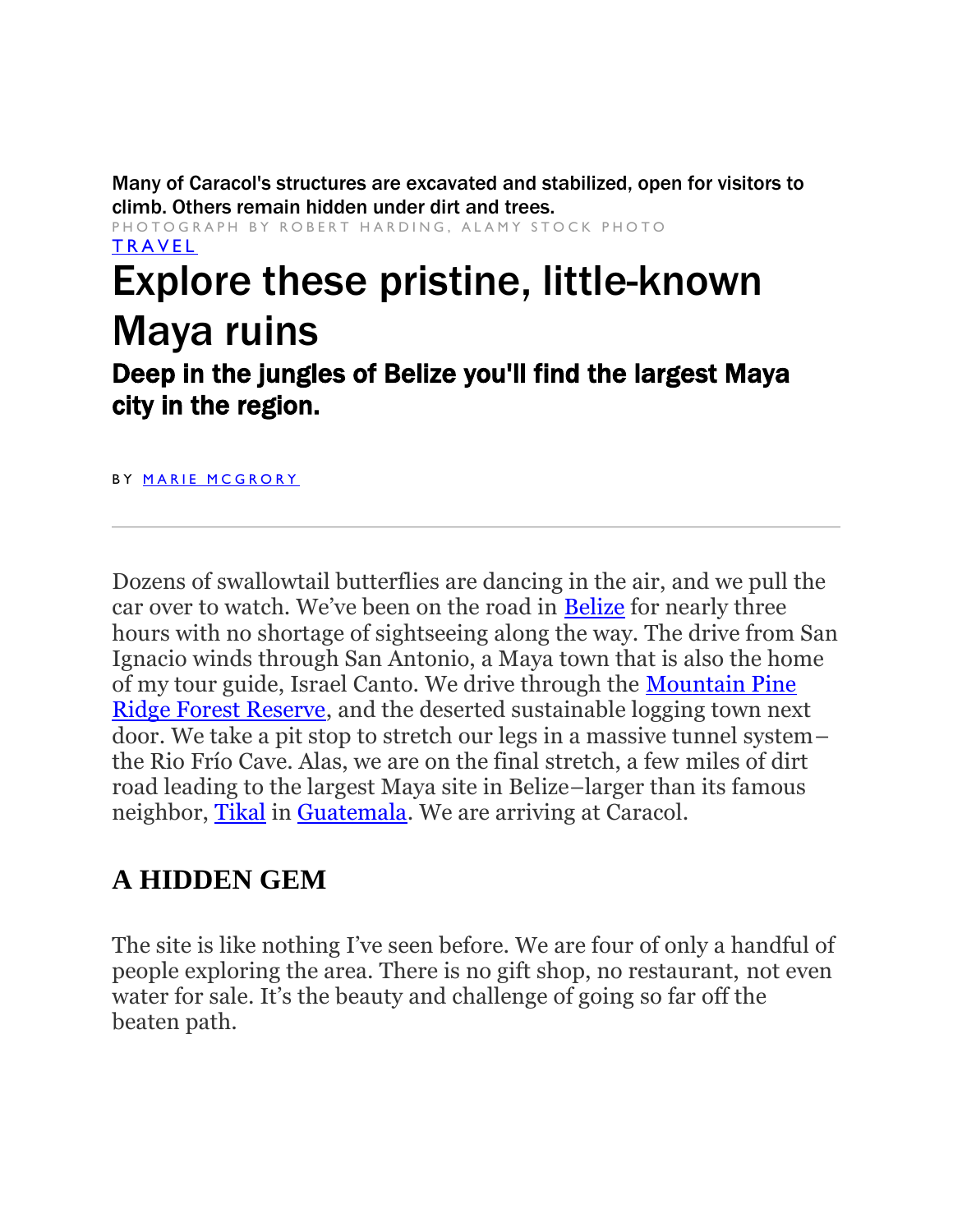The history of this Maya city is unique for many reasons. One interesting cultural shift was their governance system, unique in the ancient Maya world, that "deemphasized the power of the ruler," says [Dr. Arlen Chase](https://www.caracol.org/drs-chase/publications/) of the [University of Nevada, Las Vegas.](https://www.unlv.edu/people/arlen-chase) In A.D. 562, Caracol was also able to defeat the powerful kingdom of Tikal, just to the west in what's now Guatemala. "This marked the start of a gloomy period for the city of Tikal during which no buildings nor monuments were erected," says Canto, whose great grandfather, Rosa Mai, first discovered the site in 1937 and reported it to the archeological commissioner, A. Hamilton Anderson.

"We effectively changed a lot of the perceptions about how a Maya city is composed and what a Maya city is," says Chase. "When we started working there, no one could believe that Caracol was as large as we said it was," a fact they proved through lidar scanning.

Chase and his wife, Dr. Diane Chase, have been taking archaeological field teams out to Caracol since 1985, a time when the journey to the site was a two-day affair. In 2002, the Belizean government completed a road that cut down the trip to just a few hours. Today, Caracol sees about 10,000 visitors a year, which works out to just a few dozens a day.

## **WHAT'S AHEAD**

This is all expected to change in the next few years. The Belizean government plans to pave the road in 2019, and Chase hopes that this can eventually lead to the development of a causeway, allowing visitors to walk from Caracol's epicenter to residential groups and terracing structures around the city. It will likely also lead to the development of more facilities, and large tour groups from cruise ships visiting on a regular basis.

As development continues and the site becomes increasingly popular, Chase hopes that some of Caracol's unique freedoms remain in place, like visitors' ability to climb to the top of temples and other structures